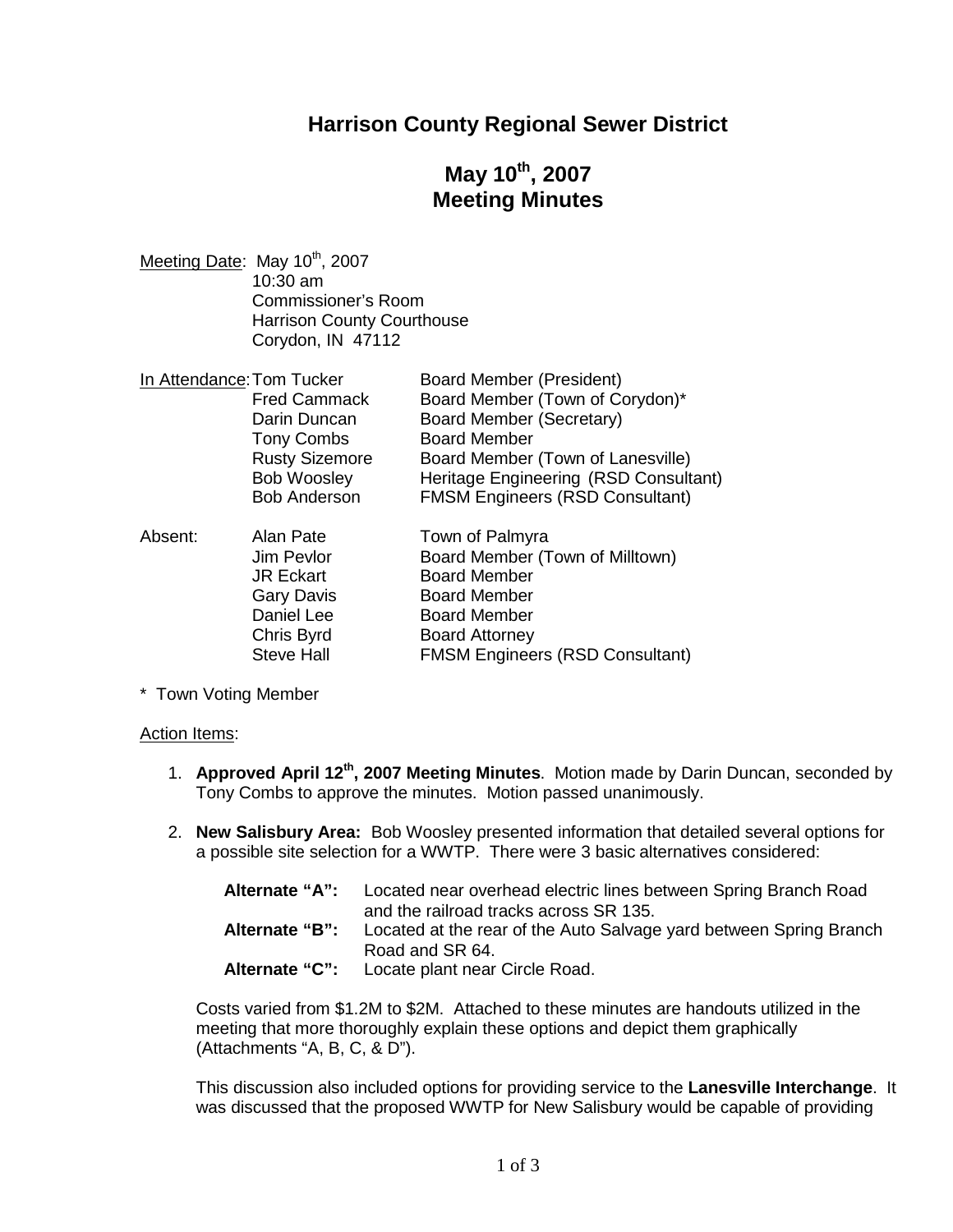service to the interchange. However, it is also possible to provide service via the existing Lanesville WWTP. The pros and cons of each option were discussed (ranging from cost to capacity issues at the existing Lanesville WWTP). Attachments "D" and "E" include information discussed during the meeting regarding these options. It was further discussed by the Board that they felt, while the Lanesville Interchange service is extremely important to the potential for development, the New Salisbury service needed to stand on its' own and not be impacted by what occurs at the Interchange. The Interchange has multiple options which will be discussed in greater detail at a future Board meeting. It was discussed at the meeting that possible limitations on the ability to expand the existing Lanesville WWTP may play a role in which direction the ultimate flow will be taken. This will be discussed in greater detail in future meetings.

After much discussion a motion was made by Darin Duncan to move forward with **Alternative "C"**, with the understanding that the final plant location would be somewhere between Circle Road and Indian Creek. Tony Combs seconded the motion. Motion passed unanimously. Heritage shall prepare a full budget for this project including: design costs, land costs, appraisal fees, rate consultant fees, and project timeline (including public meetings, etc.). This budget shall be presented at the June  $8<sup>th</sup>$  Board meeting.

- 3. **Heritage/FMSM Invoice No. 12:** Tom Tucker requested that the time associated with work on the New Salisbury system be removed from this invoice and charged toward the project (item no. 4 on the invoice). This will allow the funds to be tracked easily and applied towards the future rates that will be associated with a new facility. Darin Duncan voiced concern that the Board had instructed Heritage to move forward with the work and felt that they should be paid now and not have to wait until funds were allocated for a project. Bob Woosley stated that he understood Tom's reasoning and was okay with awaiting payment until such time that the budget was approved for the project. Bob agreed to revised Invoice No. 12 to reflect the removal of the time shown on Item No. 4 and resubmit the invoice. All those in attendance voted unanimously to allow Tom to sign the revised invoice for approval upon receipt.
- 4. **Hospital Update:** A meeting has been scheduled for 3 pm today with the Hospital to discuss the status of their plans. To date the District is awaiting receipt of the revised plans from the Hospital's engineer. Bob Woosley will attend this meeting.
- 5. **Rate Consultant Contract:** A motion was made by Darin Duncan and seconded by Fred Cammack to approve the rate consultant contract with H.J. Umbaugh & Associates with one change: striking the language in the contract that states they reserve the right to charge 1% interest for late payments. This motion passed unanimously.
- 6. **Stormwater Ordinance:** Bob Anderson gave an update on the status of the Stormwater Ordinance. He requested that a Steering Committee be established and the process begin for finalizing the Ordinance. Darin Duncan voiced concern that he was not being kept apprised of the status and requested a meeting with FMSM to review progress to date and develop a strategy for moving forward. Darin and Dan Lee were appointed to the committee to serve as the District's representatives for this task. Bob Woosley will coordinate setting up a meeting between all parties. A report will be given at the next Board meeting as to what steps will be taken next.